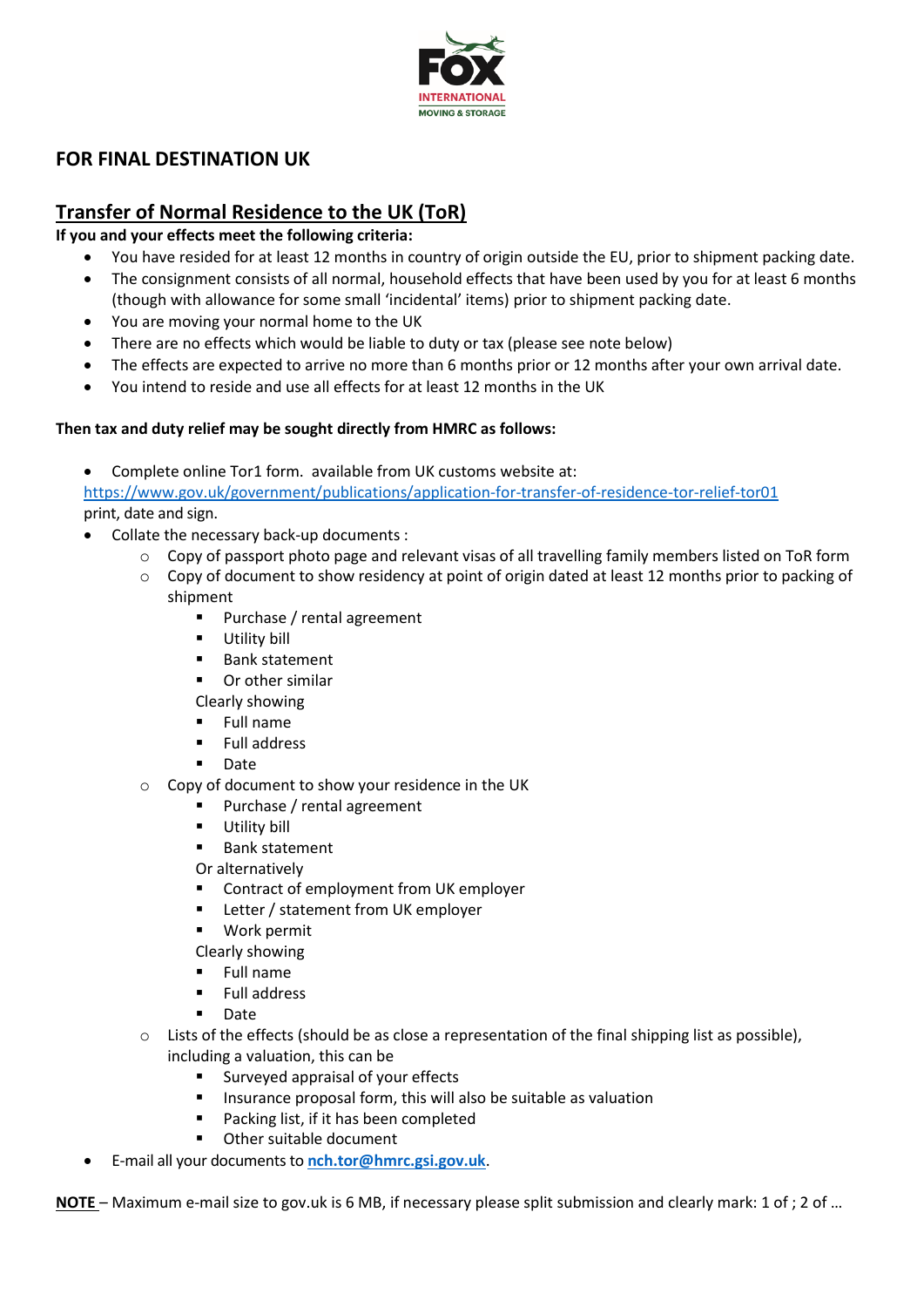

# **Transfer of Normal Residence to the UK (ToR) – continued**

We would currently advise you apply and receive your ToR reference number prior to shipping based as HMRC cannot provide any clear indication as to the timeframe for processing applications.

**WE ARE UNABLE TO CLEAR THE SHIPMENT WITHOUT THE ToR NUMBER, THEREFORE IF THIS IS NOT RECEVED PRIOR TO SHIPMENT ARRIVAL ASSOCIATED ADDITIONAL CHARGES WILL BE INCURRED.** 

Once you have received your ToR Reference please forward to our office along with:

- Your UK address declared in the application
- Shipment value

Which we will submit to customs office at UK port at the time of your shipment arrival when they will assess and verify entry of your shipment under Transfer of Residence

# **If you have any queries with regard the importation of your effects to the UK please contact our office: [international@fox-moving.com;](mailto:international@fox-moving.com) +4416333488100**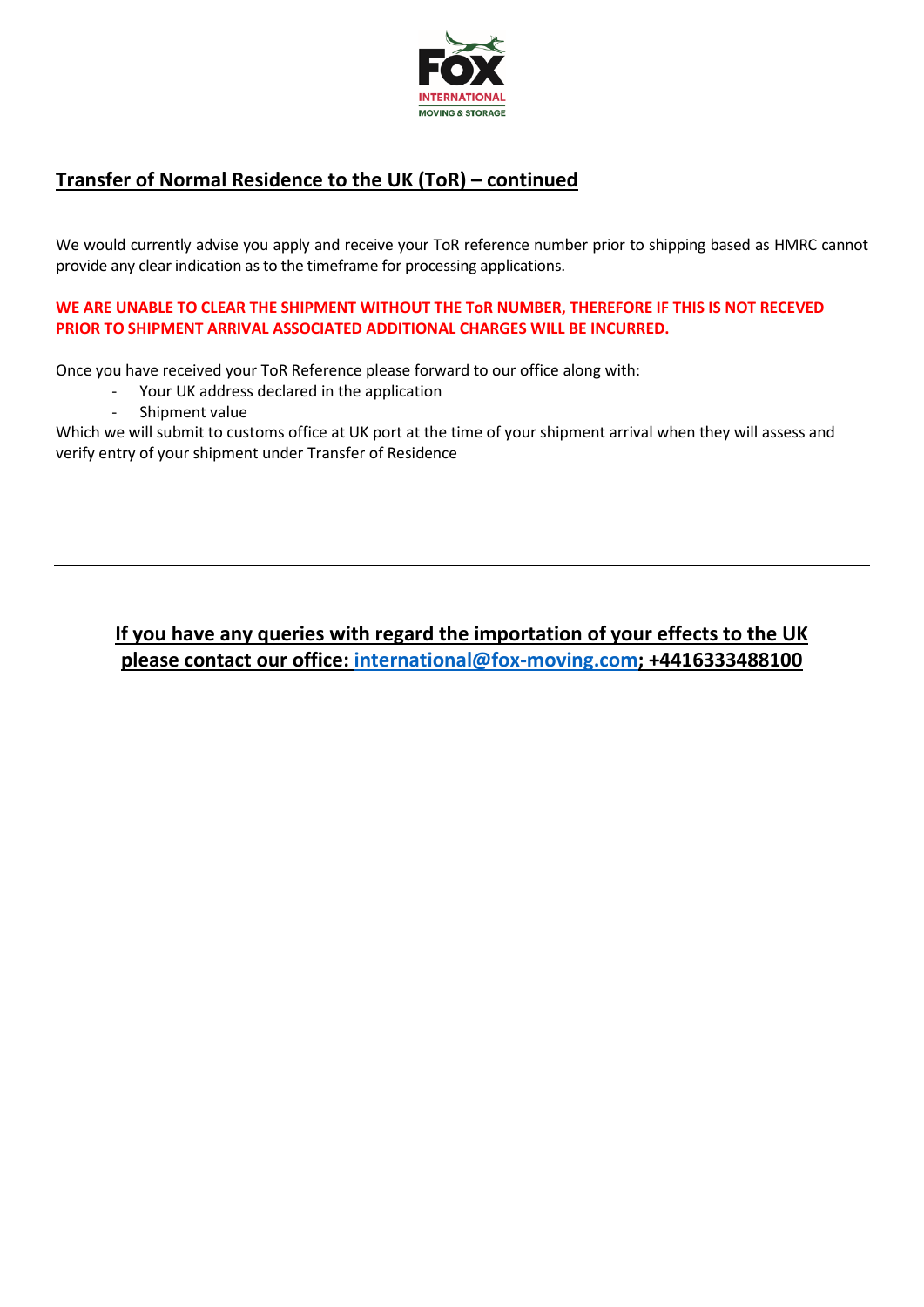

# **Returning goods relief (RGR):**

#### **(DO NOT complete ToR application. Documents are to be provided to Fox for submission to customs) You and your effects should meet the following criteria:**

- You and your effects are returning to the UK within 3 years of departure from the UK
- The effects are as originally shipped from the UK
- All UK tax and duty was paid prior to export from the UK
- There are no effects which would be liable to duty or tax (please see note below)

#### **Then tax and duty relief can be sought and we will require**

- Copy of documents from the original export from the UK
	- o Packing list
	- o Bill of Lading.
- Covering letter to include:
	- o Date of shipments
	- o Reasons for return
	- o Confirmation they are the same effects
- Copy of passport
- Document to show UK address
	- o Purchase / rental agreement
	- o Utility bill
	- o Bank statement

**Please send all the documents to [international@fox-moving.com](mailto:international@fox-moving.com)**

## **Secondary home:**

#### **(DO NOT complete ToR application. Documents are to be provided to Fox for submission to customs) If you are furnishing a secondary home in the UK or giving up secondary home overseas**

It should be assumed that any effects shipped under this status will enter under 'Home use' as below It may be possible to provide documentation to seek re-entry of UK effects on which UK tax has been previously paid, as per RGR above.

## **Inheritance goods**

#### **(DO NOT complete ToR application. Documents are to be provided to Fox for submission to customs) You and your effects should meet the following criteria:**

- Shipments of household effects bequeathed to the beneficiary in the UK
- They were the personal property of the deceased
- The beneficiary is full time resident of the UK
- There are no effects which would be liable to duty or tax (please see note below)

### **Tax and duty relief can be sought and we will require:**

- Complete online C1421 form. available from UK customs website at:
- [https://www.gov.uk/government/publications/vat-inherited-goods-making-a-claim-for-relief-from-duty](https://www.gov.uk/government/publications/vat-inherited-goods-making-a-claim-for-relief-from-duty-and-vat-c1421)[and-vat-c1421](https://www.gov.uk/government/publications/vat-inherited-goods-making-a-claim-for-relief-from-duty-and-vat-c1421)

Print, date, sign

- Copy of will
- Copy of Death certificate
- Shipment value.
- Document to show UK address
	- o Purchase / rental agreement
	- o Utility bill
	- o Bank statement

**Please send all the documents to [international@fox-moving.com](mailto:international@fox-moving.com)**